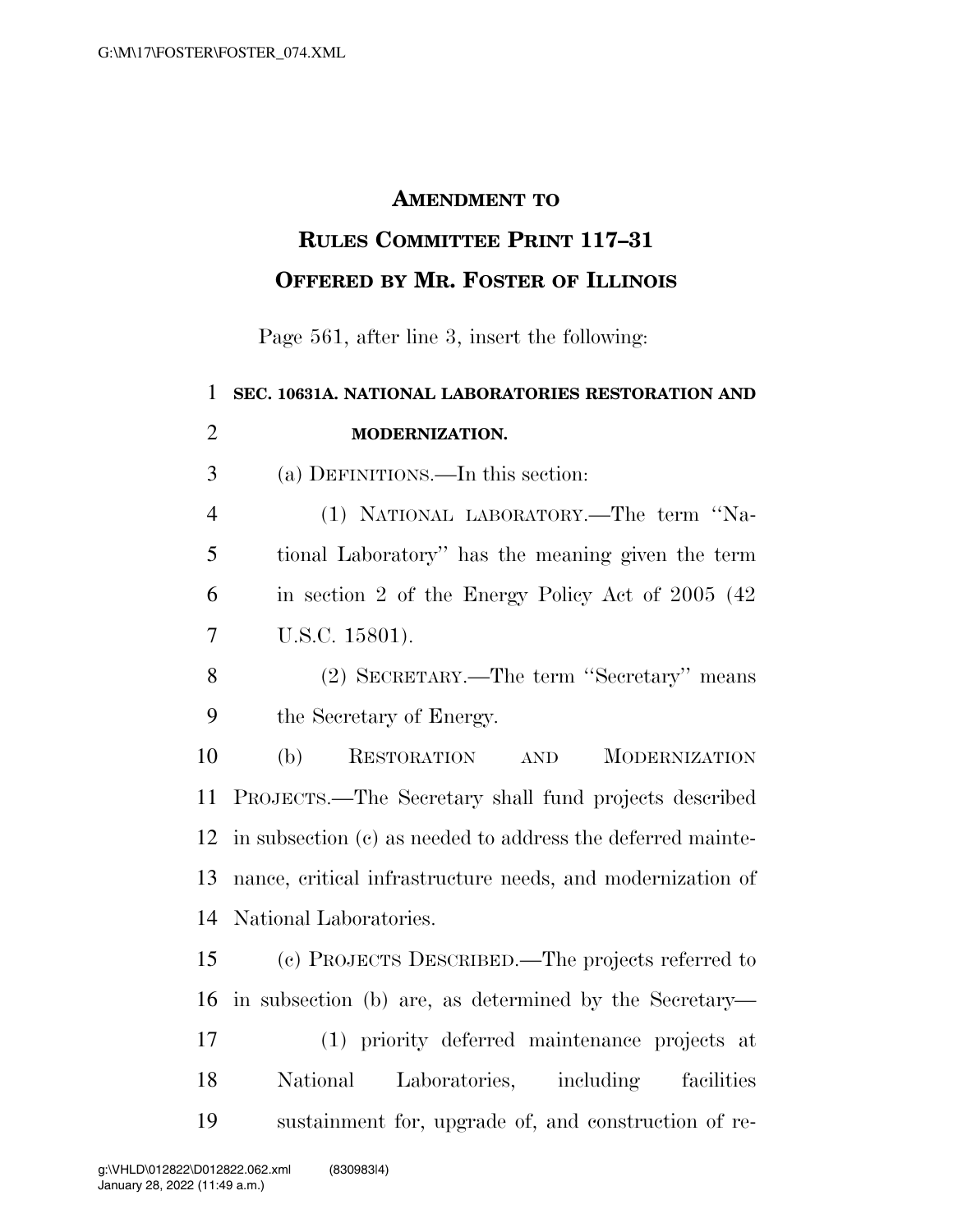| $\mathbf{1}$   | search laboratories, administrative and support            |
|----------------|------------------------------------------------------------|
| $\overline{2}$ | buildings, utilities, roads, power plants, and any         |
| 3              | other critical infrastructure; and                         |
| $\overline{4}$ | (2) lab modernization projects at National Lab-            |
| 5              | oratories, including lab modernization projects relat-     |
| 6              | ing to core infrastructure needed—                         |
| 7              | (A) to support existing and emerging                       |
| 8              | science missions with new and specialized re-              |
| 9              | quirements for world-leading scientific user fa-           |
| 10             | cilities and computing capabilities; and                   |
| 11             | (B) to maintain safe, efficient, reliable,                 |
| 12             | and environmentally responsible operations.                |
| 13             | (d) SUBMISSION TO CONGRESS.-For each fiscal year           |
| 14             | through fiscal year 2026, at the same time as the annual   |
| 15             | budget submission of the President, the Secretary shall    |
| 16             | submit to the Committees on Appropriations and Energy      |
| 17             | and Natural Resources of the Senate and the Committees     |
|                | 18 on Appropriations and Science, Space, and Technology of |
| 19             | the House of Representatives a list of projects for which  |
| 20             | the Secretary will provide funding under this section, in- |
| 21             | cluding a description of each project and the funding pro- |
| 22             | file for the project.                                      |
| 23             | (e) AUTHORIZATION OF APPROPRIATIONS.—                      |
| 24             | (1) IN GENERAL.—There is authorized to be                  |

appropriated to the Secretary to carry out this sec-